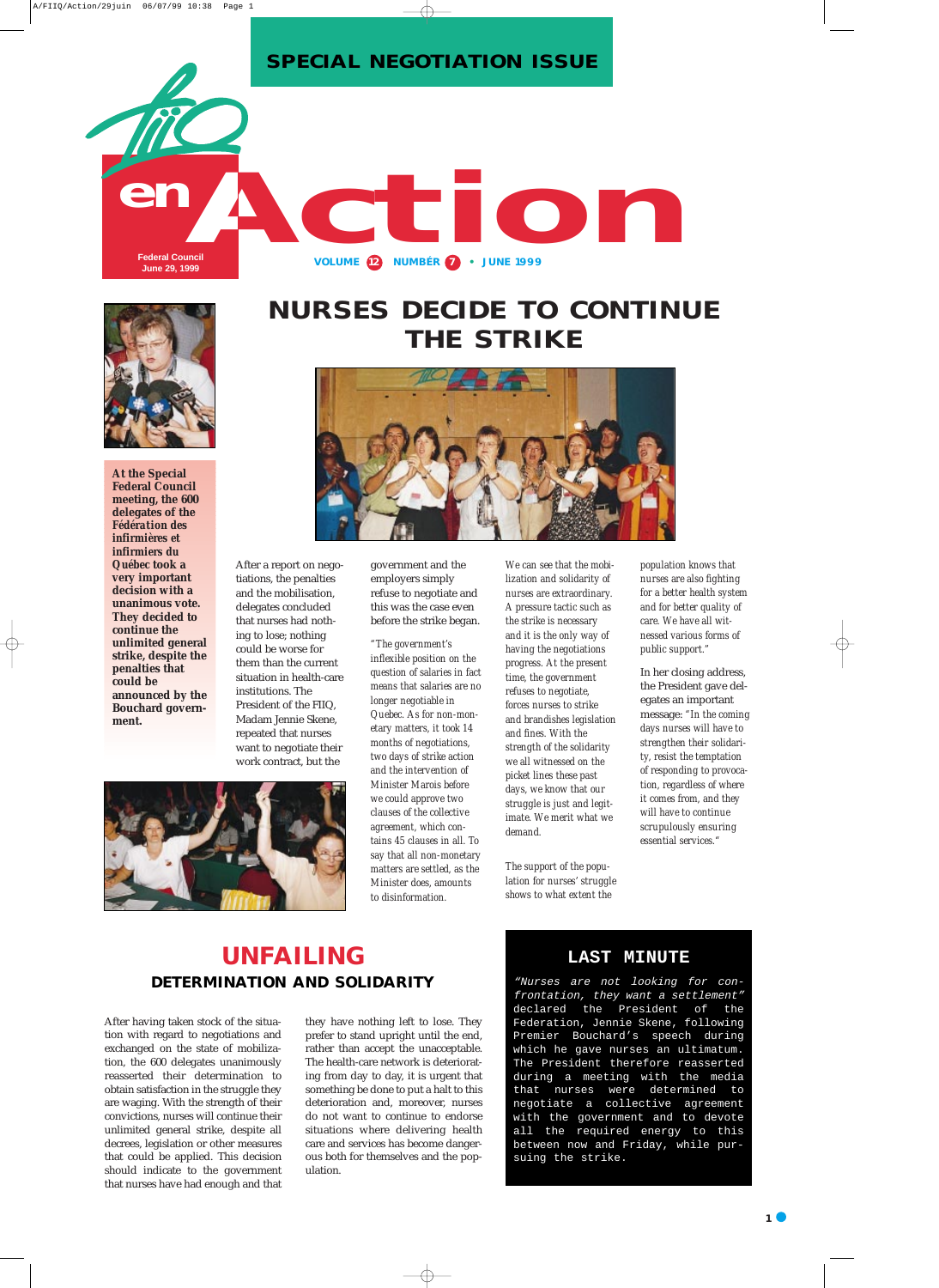Of the six priorities, two only were settled satisfactorily: the workload and job instability. The last issue of *FIIQ en Action* presented at greater length the different measures that were agreed upon, namely: the process of converting hours of replacement into positions and a quicker mechanism for the



settlement of disputes that arise at the Committee on Nursing.

Pay is also an important issue for nurses. The position of the government on salaries did not change since the presentation of wage offers last March, that is 1 % for 1999, 2 % for 2000 and 2 % for 2001. As for the salary catch-up raise for nurses and Baccalaureate nurses, the government is still not offering anything concrete and is instead proposing that the study of these questions be referred to a committee, and this without any guarantees, of course, that the money will be available once the results of the study are public.

The Federation's position on remuneration is the same as the one presented in the latest issue of *FIIQ en Action* : a catch-up raise, paid retroactivitely to July 1, 1998, and a pay raise of 2,5 % for 1999 and 3,5 % for 2000. As for the third year raise, the FIIQ proposes that it be negotiated in fall 2000, in the light of the results obtained through a study on the relative position of nurses' and baccalaureate nurses' salary scales and on pay equity.

Concerning non-monetary clauses, there are subjects on which no steps forward have been made by employer associations. These are the clauses that concern access to positions, salary insurance, the annual vacation leave and union leaves. On the other hand, certain other non-monetary clauses have still not been dealt with: the job security plan, parental rights and the recognition of seniority.

#### **SUBJECTS OF CONTENTION**

#### **ACCESS TO POSITIONS**

For several years now, nurses have been demanding the improvement of the mechanisms for granting positions. This supposes a clearer definition of the requirements which employers can impose and a mechanism for the recognition of experience.

Too often, when an employer posts a position, it is easy to identify who will obtain it simply by looking at the requirements set by the employer. This situation is worse for the positions where a baccalaureate degree is required, since in addition to the requirements, the entire selection process can be biased by the interviews. Moreover, certain experience requirements are so high that a position can remain vacant because there are no candidates that meet the requirements.

This is why nurses want positions to be granted according to seniority.

Moreover, the academic

requirements set by employers for a growing number of positions only amplify a profound feeling of non-recognition of the work accomplished for many years. This means that thousands of nurses cannot have access to positions that have different responsibilities, such as an assistant-head nurse position, for example.

This is why nurses demand that it be possible to make up for academic training with years of pertinent experience.

Employer associations respond with a clear "no" to these two demands; they want to be able to continue choosing who will obtain the posted positions as they see fit.

#### **SALARY INSURANCE**

By an abusive interpretation of the notion of disability, several employers negate the right of nurses to salary insurance benefits. Not to mention the harassment which several employers practice as soon as a nurse claims benefits. It's almost as if the raison d'être of the health-care system was to care for sick people with the exception of nurses who are not allowed to be ill.

We therefore demand that the definition of disability be modified so that a nurse who is not capable of performing her normal duties may receive salary insurance benefits.

Another important element of nurses' demands with regard to salary insurance is the preponderance of the opinion of the attending physician. By an abusive use of control measures, useless convocations to the health office, employers want to give the impression that the only physicians capable of making a diagnosis are those employed to exercise control over disability cases.

This is why nurses demand that the opinion and recommendations of the attending physicians be preponderant.



**ANNUAL VACATION LEAVE** 

In addition to a fifth week of annual vacation after 20 years of service, nurses demand that the period for taking annual vacation extend from June 15 to September 15. With the present vacation period, which extends from May 15 to October 15, many nurses can never have vacations with their children. In many institutions, it is not rare for a nurse to have to wait for 20 years before she can go on vacation in July or August.

This is why nurses demand that the period of annual vacation leave be shortened to extend form June 15 to September 15.

Employers were made aware of this situation. They were also informed of measures taken in various institutions and that made it possible to reduce the period for taking annual leave while having enough staff throughout the summer. In spite of this evidence, they persist in their refusal to modify the summer vacation period.

#### **UNION LEAVES**

For an active union life, it is important for a union to keep in touch with its members and to support them in the defence of their rights. Employer associations recognized this in the past and this is why the collective agreement makes it possible for employees to be granted leaves from work in order to carry out their union duties.

However, the cutbacks of the past years have led certain employers to exercise such control over union leaves that it has become virtually impossible for union repre-

## **STILL FAR AWAY FROM AN AGREEMENT**

**After more than one year of negotiations with the employer associations and the government, the negotiations steering committee presented on the main points that are still not settled and those on which there is an agreement.**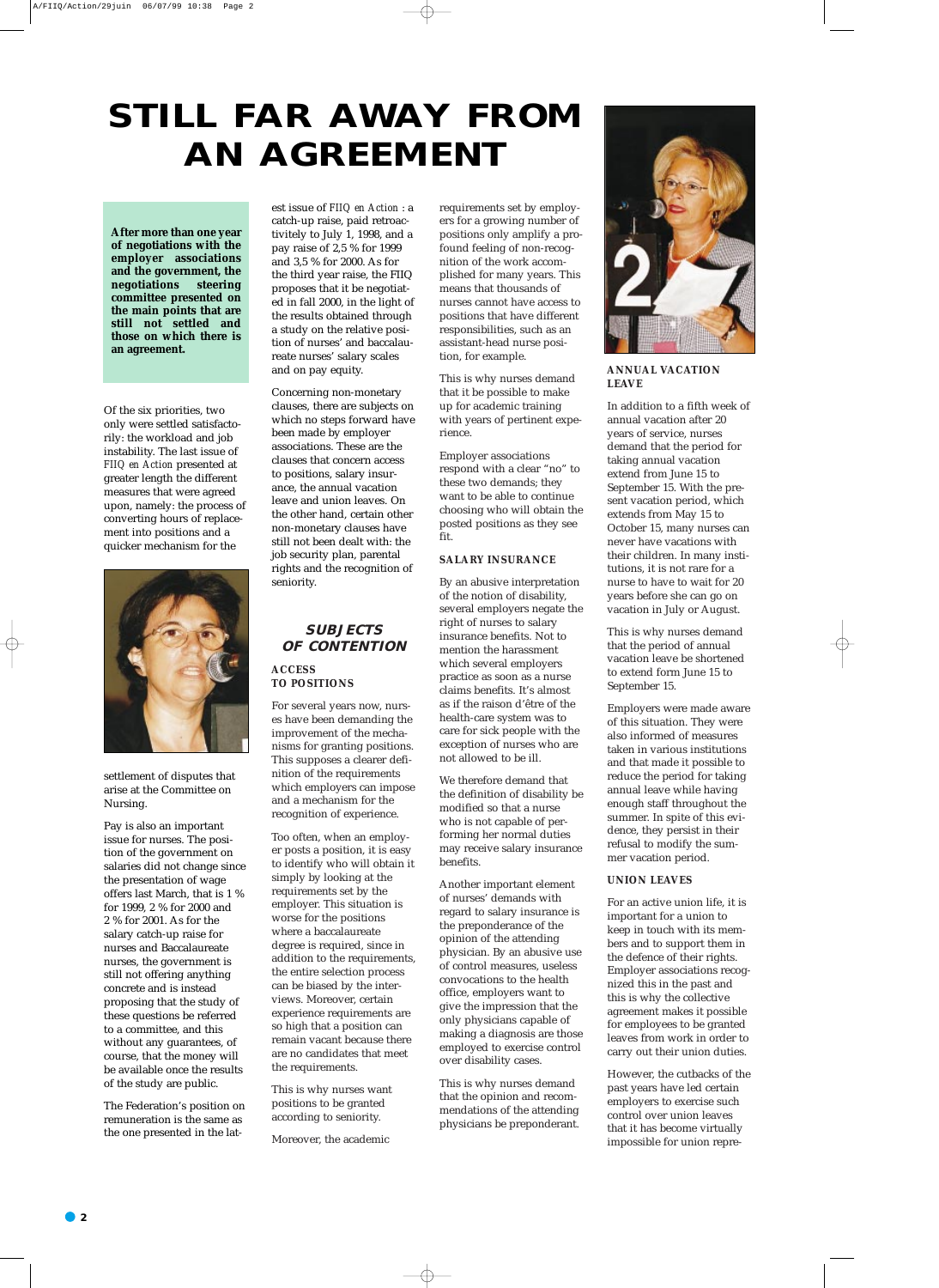**3**

sentatives to carry out the mandate for which they have been elected.

Moreover, a part-time employee who performs union duties can be severely penalized when the employer proceeds to calculate salary insurance, maternity leave or job security benefits to which she is entitled.

This is why nurses ask that union representatives be granted union leaves to carry out their mandate, without losing any of their rights.

#### **SUBJECTS NOT YET DISCUSSED**

Among the other subjects which employers have not yet negotiated, there is the whole question of the job security plan, parental rights and seniority. Although these subjects are not considered to be priorities, they are nevertheless of major importance for nurses.

#### **JOB SECURITY PLAN**

Nurses demand that the job

security plan be modified in order to better protect the income of part-time employees to avoid situations where nurses would receive zero benefits. Moreover, a relocated employee should not suffer any loss of income due to her relocation in a job title with a lower salary. It is important that there be a period of adaptation for employees that take on new duties.

#### **PARENTAL RIGHTS**

The employment insurance plan had devastating effects on maternity leave benefits. Nurses demand that the government guarantee the same amount of benefits, with the same eligibility criteria as before the reform, therefore that they be raised to the same level as before the reform of the federal Employment Insurance Act.

#### **SENIORITY**

Nurses demand that the rules for the recognition of seniority be revised in the case of employees who work in more than one certification unit for the same employer.

#### **SUBJECTS ON WHICH THERE IS AGREEMENT**

Besides the questions related to the work load and job instability, agreement was reached on certain other clauses. Here is a brief review of these.

#### **VIOLENCE AT WORK**

The introduction in the collective agreement of a statement to the effect that the union and the employer cooperate in order to eliminate violence at work.

#### **ARBITRATION FEES**

Employer associations withdrew their demand that the losing party bear arbitration expenses.

#### **WEEK-END PREMIUM**

Certain employers refuse to pay the 4% premium when employees do not work a full work shift. Employer associations agreed to straighten this out.

#### **MARRIAGE LEAVE**

An employee who does not hold a position will henceforth be entitled to this paid leave, according to the assignment she has at the time of the marriage.

#### **PARTIAL LEAVE WITHOUT PAY BY A POSITION TRADE OFF**

This leave, introduced in 1995, will be maintained in the next collective agreement. However, the employer maintains his refusal to reintroduce the partial leave without pay also included in the 1995 collective agreement.

#### **LEAVE WITHOUT PAY FOR A NURSE TEMPORARILY STRUCK OFF THE OIIQ ROLL**

An employee temporarily struck off the roll of the *Ordre des infirmières et infirmiers du Québec* will have the possibility of benefiting from a leave without pay for the length of time she is suspended.



- The double penalty : one day of strike- two days of loss of salary.
- The suspension of the automatic check-off of union dues : 12 weeks per day of strike.

Moreover, as the Minister of Health and Social Services declared in a press conference last Monday, the Attorney General of Quebec decided to deliver a statement of offence to 22 union organizations affiliated to the FIIQ. These unions are liable to a maximum fine of 125 000 \$ per day of strike.

On the other hand, at the time of going to press, the Council Ministers had not yet decided to apply the measure concerning seniority. - for each day or part of day of strike: loss of one year of seniority.

However, in the event that the double salary penalty is applied, delegates voted that it be shared by all the members of the FIIQ.

Bill 160 is an anti-labour and antidemocratic law and the Bouchard government, chose to brandish fines and penalties rather than negotiate. Public opinion, the managers of health institutions, physicians, patients, all agree to say that nurses' demands are just and legitimate. Delegates believed it was high time that the government stop hiding the supposed illegality of nurses' pressure tactics and that they return to the bargaining table to settle the problems that they have been facing for several years now.

## **INORDINATE FINES AND PENALTIES**

At the Federal Council meeting, Chantal Boivin, coresponsible for negotiations reminded delegates of the penalties to which nurses and their organization are subject by virtue of Bill 160. Thus, the application of two measures are the responsibility of each employer .

> **FOR INFORMATION UPDATED REGULARLY**  A toll-free number :

### **1-877-282-9125**

The FIIQ web site: www.fiiq.qc.ca In English, the web site of the Labour and Society International: www.labourstart.org